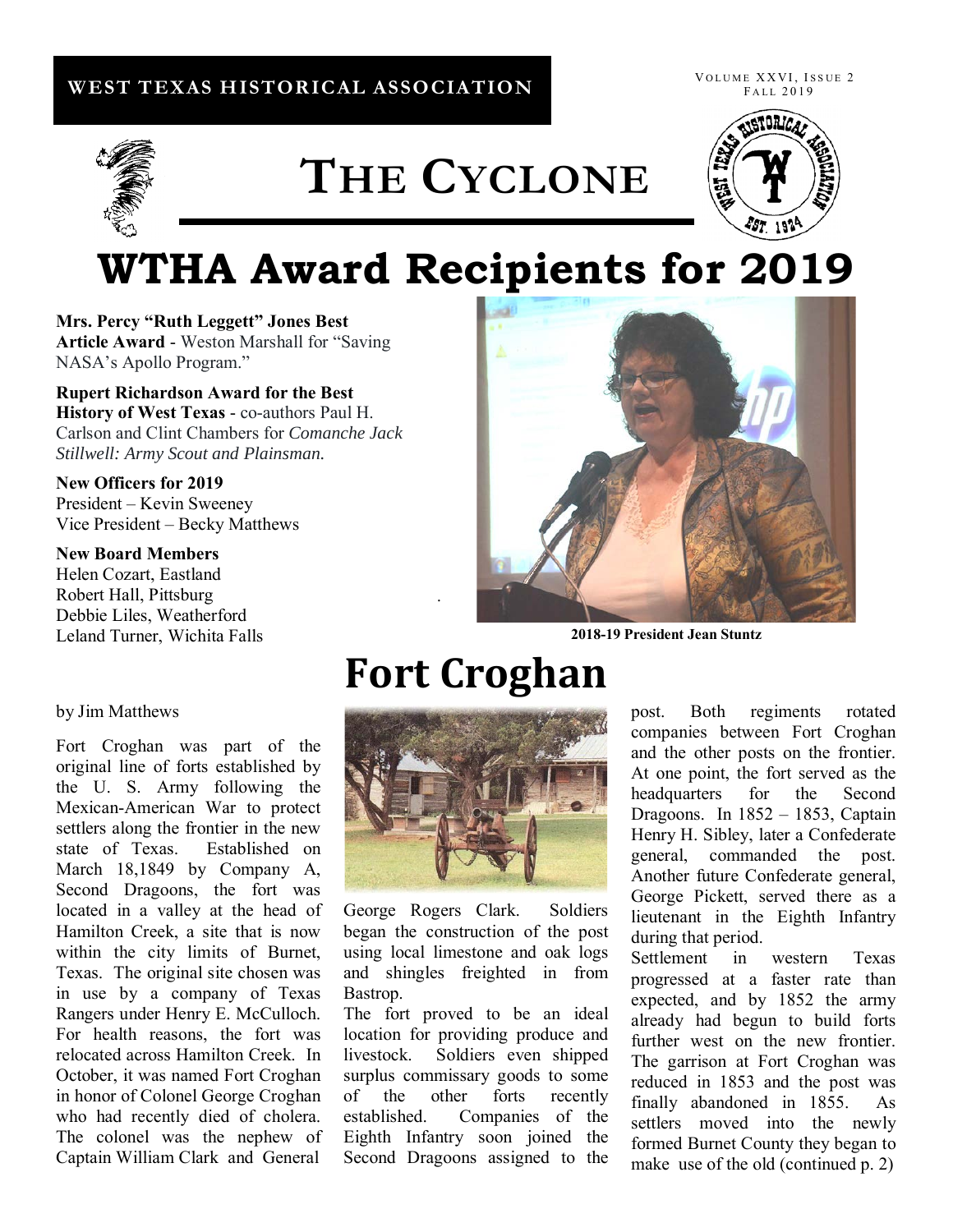### **Fort Croghan**



**The Adjutant's Office/Powder House, one of two original buildings remaining at Fort Croghan.**

(continued from p. 1) post buildings as living quarters or for building materials. As the city of Burnet grew, the post was forgotten until little was left other than the building foundations.

In 1957, local residents began an effort to preserve some of the history of the original settlement period. The only fort building still intact by that time was the Adjutant's office, but other period structures still existed and were in vital need of preservation. Under the supervision of the Burnet County Heritage Society, structures from the 1840s and 1850s were relocated to the fort grounds and period artifacts were collected for display. By 1967, three buildings had been completely restored and were opened to the public as the Fort Croghan Grounds and Museum. Today the museum is open from April to October in Burnet. Special celebrations include Fort Croghan Day on the second Saturday in October and Christmas at Old Fort Croghan on the second Saturday of December.

### **In Memory . . .**

**William Edmund Tydeman, III**, of Lubbock passed away April 29, 2019. He was born on September 1, 1942 in Rockville



Center, NY. He was the devoted husband of Leslie Dutton. Bill was a life-long voracious reader, promoter of humanist values, and zealous scholar. He served as director of the Southwest Collection at Texas Tech and was an active member of WTHA. He loved sports, especially basketball and golf. He was an avid bird watcher and devotee of photography.

**Mary Ellen "Dude" Barton** passed away on May 10, 2019 in Matador, Texas. Barton was the youngest of nine children. Dude grew up riding horses and helping her brothers and sisters work cattle on the sandy river bottom. As a teenager she entered local and regional rodeos and excelled in roping, barrel racing, and, at the Will Rogers Coliseum in Fort Worth, the event Musical Chairs by Horseback. She was a life-long farmer and rancher on the North Pease River in Motley County. She was a founding member of the All Girls Rodeo Association and a National Cowgirl Hall of Fame honoree.



Former Motley County Judge **Ed D. Smith,** humorist, writer, community leader and friend, died June 19, 2019. He was born February

1, 1942, at McDonald Camp on the Matador Ranch. He worked as a cowboy for Matador Ranch, Swenson Ranch, Reynolds Cattle Company, 6666 Ranch and Pitchfork Ranch. He was a friend to history and a strong supporter of the Motley County Historic Jail and the Motley County Historical Commission.



**Elaine Jones Lewis**, 89, passed away in the morning hours of June 22, 2019. Elaine was born in Tokio, Texas on July 16, 1929. She was employed by James

E. Rodgers and Company as a bookkeeper and following a brief retirement from there, she joined her husband, Clyde R. Lewis in his second career for M & C Lumber Company, serving as bookkeeper and assisting in the start-up of the kitchen and housewares department. She then served as the Executive Secretary for the Hamlin Chamber of Commerce for 12 years, retiring due to declining health at the age of 85. Always active in the community, she was named Hamlin's Woman of the Year in 2010.

Historian and beloved Big Bend resident **Lonn Taylor** died June 26, 2019 at the age of 79. Jeff Davis County Justice of the Peace Mary Ann Luedecke said, "It is a huge, huge loss for the area. He was such an amazing historian and always had a fun story and could make us all chuckle about it." Taylor moved to Fort Davis with his wife Dedie in 2002 after retiring from the Smithsonian's National Museum of American History where he was a curator for 20 years.



**John Vaughan**, former site director of Fort Concho, died at his home Wednesday, June 26, 2019. Vaughan, a native of Winchester, Tennessee,

came to San Angelo in 1979 after successfully heading a restoration project of 26 buildings in the Old North Hull Historical District of Montgomery, Alabama. Vaughan brought his skills in carpentry and bookkeeping to West Texas to help transform Historic Fort Concho. He supervised major property acquisitions while initiating restorations on the post buildings.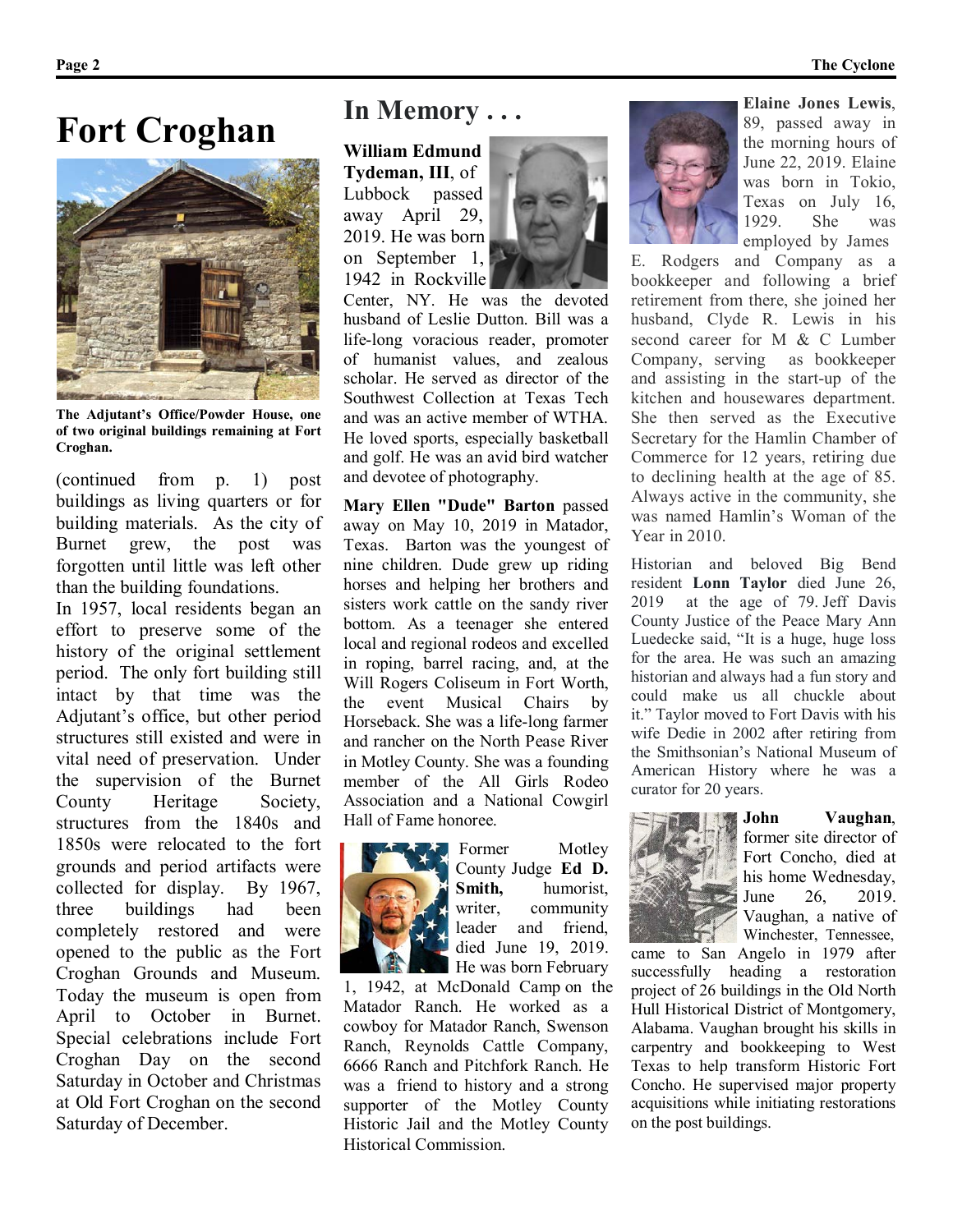## News Around West Texas



The WTHA Facebook page has reached 14,664 likes. Quite an achievement through the volunteer efforts of **Wes Sheffield** the Facebook Editor. Remember to forward news and information about the region and individual achievements to Wes  $(wes. \text{sheffield}(a)$  wtha.org).

The last military-Indian battle in Texas is the focus of **Patrick Dearen's** new historical novel Apache Lament, which was released by Five Star Publishing. The novel explores the January 29, 1881 battle between Texas Rangers and Mescalero Apaches in the frozen Sierra Diablo north of present-day Van Horn. For background, Dearen drew upon not only official Ranger and U.S. Army records, but also a pair of 1946 audio interviews that J. Evetts Haley conducted with former Ranger Bill Roberts. Dearen, a Spur Award winner, is a three-time recipient of WTHA's Elmer Kelton Award for Fiction and has also received the Richardson Award.

The *Tombstone Epitaph* has been featuring articles by **Norm Brown** of Scurry County concerning West Texas. In August, the *Epitaph*, a monthly newspaper, carried Brown's article *Wife of a Panhandle Sheriff*. Sophia Western Stockton married sheriff Ed Connell, a prior Texas Ranger and sheriff of Deaf Smith County. He also was employed as a security officer for the XIT outfit. Sophia wrote her memoirs a few years before she died and tells of the remoteness, hardships, sickness and

death while doctors and medicines were 50 miles away. Brown's new book, *Manhunter In Indian Country* from Eakin Press, was released in August.

**Deborah M. Liles** and **Cecelia Gutierrez Venable** have written *Texas Women in Ranching: On the Range, at the Rodeo, and in Their Communities*, telling the stories of women involved in the business. The first women involved in cattle raising were in South Texas and Mexico. *Texas Women in Ranching* explores a variety of roles women played on the western ranch. The essays here cover a range of topics, from early Tejana businesswomen and Anglo philanthropists to rodeos and fencecutting range wars. The names of some of the women featured may be familiar to those who know Texas ranching history—Alice East and Frances Kallison, for example. Others came from less known families. In every case, they proved themselves to be resourceful women and unique individuals who survived by their own wits in cattle country.

#### **UPCOMING:**

*June 8, 2019 - January 11, 2020*. "An Ageless Craft: Historic and Modern Pueblo Pottery" exhibit at **El Paso Museum of Archaeology**. The exhibit displays the work of potters from nineteen of the twenty one pueblos including Maria Martinez of San Ildefonso, the Nampeyo family of First Mesa (Hopi) and Albert Alvidrez of Ysleta del Sur. Experience the continuation of age-old pueblo traditions through over 280 beautiful works of art from the Museum's permanent collection, El Paso Archaeological Society's collection, and items on loan from the private collection of Albert Alvidrez (former Governor of Ysleta del Sur Pueblo). For more information contact Director Jeff Romney 915-212-0421.

*February 19-22, 2020* - **41st Annual Southwest Popular / American Culture Association Conference,**  Hyatt Regency Hotel / Conference Center, Albuquerque, New Mexico. Register for the conference at http://southwestpca.org/conference/ conference-registration-information/.

*February 27–29, 2020* – **Texas State Historical Association Annual Meeting**, AT&T Conference Center 1900 University Avenue, Austin, TX. Register for the meeting by visiting https://www.tshasecurepay.com/annualmeeting/.

### **Looking Back . . .**

#### **75 years ago**



Judge R. C. Crane was completing his twentieth year as president of the Association. Walter Prescott Webb attended the executive committee meeting

 **R. C. Crane** and made suggestions on the organization of WTHA, commending the professionalism of the Year Book. The 1944 annual meeting was canceled due to World War II gasoline and tire rationing and manpower shortages. The Year Book was still published, featuring W. C. Holden's research on "Coronado's Route Across the Staked Plains."

#### **10 years ago**



The WTHA annual meeting was held April 3-4 at the Radisson Hotel in Lubbock. At the reception and banquet

 **B. W. Aston** Ty Cashion spoke on "The End of Texceptionalism: The Lone Star Mind and Notions of a Usable Past" The program included 63 presenters in 21 sessions, with 120 people attending. B. W. Aston, J'Nell Pate, and Fred Rathjen were named Fellows of the Association.